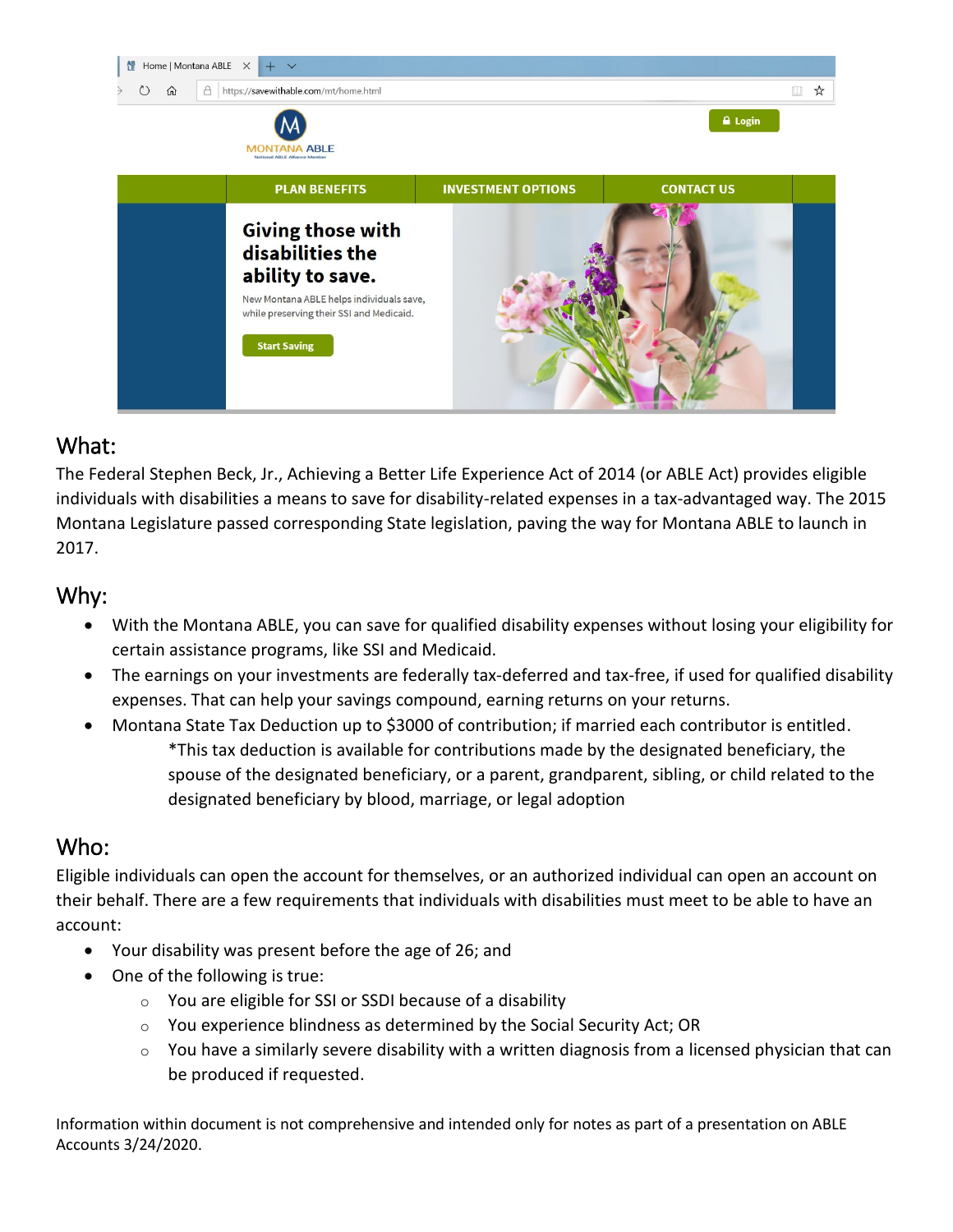You must self-certify that you have one of the following:

- Blindness as defined by the Social Security Act (SSA); OR
- A medically determinable physical or mental impairment with marked severe function limitation that has lasted, or is expected to last, at least 12 continuous months or result in death;

 $\circ$  AND you must have a written disability-related diagnosis signed by a physician.

You must re-certify annually.

Expenses must relate to maintaining or improving the beneficiary's health, independence, or quality of life. Qualified disability expenses:

- Related to the beneficiary's disability
- Are for the benefit of the designated beneficiary
- Inclusion of basic living expenses
- Expenses for items for which there is a medical necessity
- Expenses that provide no benefit to others in addition to the benefit to the eligible individual

\*Individuals may only have **ONE** ABLE account.

\*\$15,000 maximum annual contributions currently, based upon the federal gift exclusion amount.

#### Maintain your current benefits.

- Balances of \$100,000 or less are excluded from your SSI resource limit.
- Only the amount OVER \$100,000 is counted against your limit, along with assets held in non-ABLE accounts.
- If your account causes you to exceed the SSI resource limit, then your SSI benefits will be suspended until the account balance no longer exceeds your resource limit.
- You'll continue to be eligible for Medicaid, regardless of your account balance.

## How to Get Started:

- Read Disclosure document available on the website
- Understand investment options
- Some information needed for the application: First and last name of qualified individual (account owner), Social Security Number, date of birth, phone number, email address, driver's license or State ID number
- Minimum contribution of \$25
- Enroll online!<https://mt.savewithable.com/mtabletpl/uii529enroll/gettingStarted.do>

#### Fees:

- Quarterly maintenance fee of \$15 + investment fees based on selection
	- \*\$2 monthly checking fee, unless daily balance of \$250 is maintained or enrolled in electronic statement delivery
- Service fees (for example, returned checks, rejected contributions, wire transfers, etc.)

Information within document is not comprehensive and intended only for notes as part of a presentation on ABLE Accounts 3/24/2020.